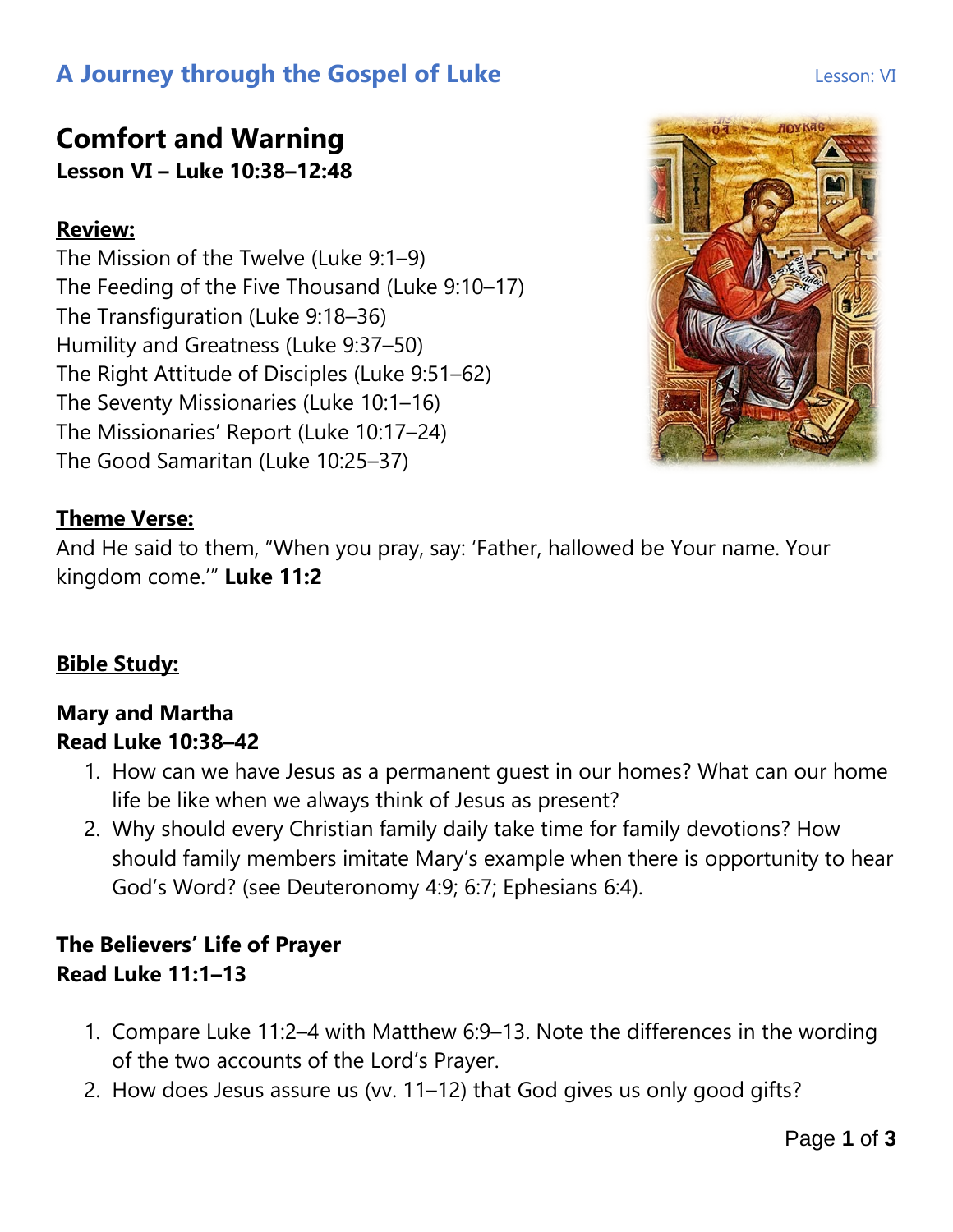#### **Unbelievers Ruled by Satan Read Luke 11:14–36**

- 1. Why is a person either in Christ's kingdom or in Satan's kingdom?
- 2. What effect did Jonah's preaching have on the Ninevites (Jonah 3:5–10)? Why is the example of the Jews a warning to indifferent Christians?

#### **God's Judgment upon Unbelievers Read Luke 11:37–54**

- 1. Show how the Pharisees hypocritically performed certain outward acts (vv. 39– 44). Is their form of piety imitated today? Explain.
- 2. For which sins did Jesus rebuke the lawyers (vv. 45–52)?

#### **Warning against Hypocrisy and Disloyalty Read Luke 12:1–12**

- 1. Why did Jesus often denounce the Pharisees? Why should we especially guard against hypocrisy (see Acts 5:1–11)?
- 2. Why should Christians continue their mealtime prayers even at public places such as restaurants? Why should they continue family devotions and attend church when they have guests in their homes?

#### **Warning against Covetousness Read Luke 12:13–21**

- 1. Why did Jesus refuse to settle the matter of inheritance (v. 14)? What lesson did Jesus thereby wish to teach (see 20:25)?
- 2. Why did God call the rich man a fool? How would a believer have acted after receiving great blessings from God?